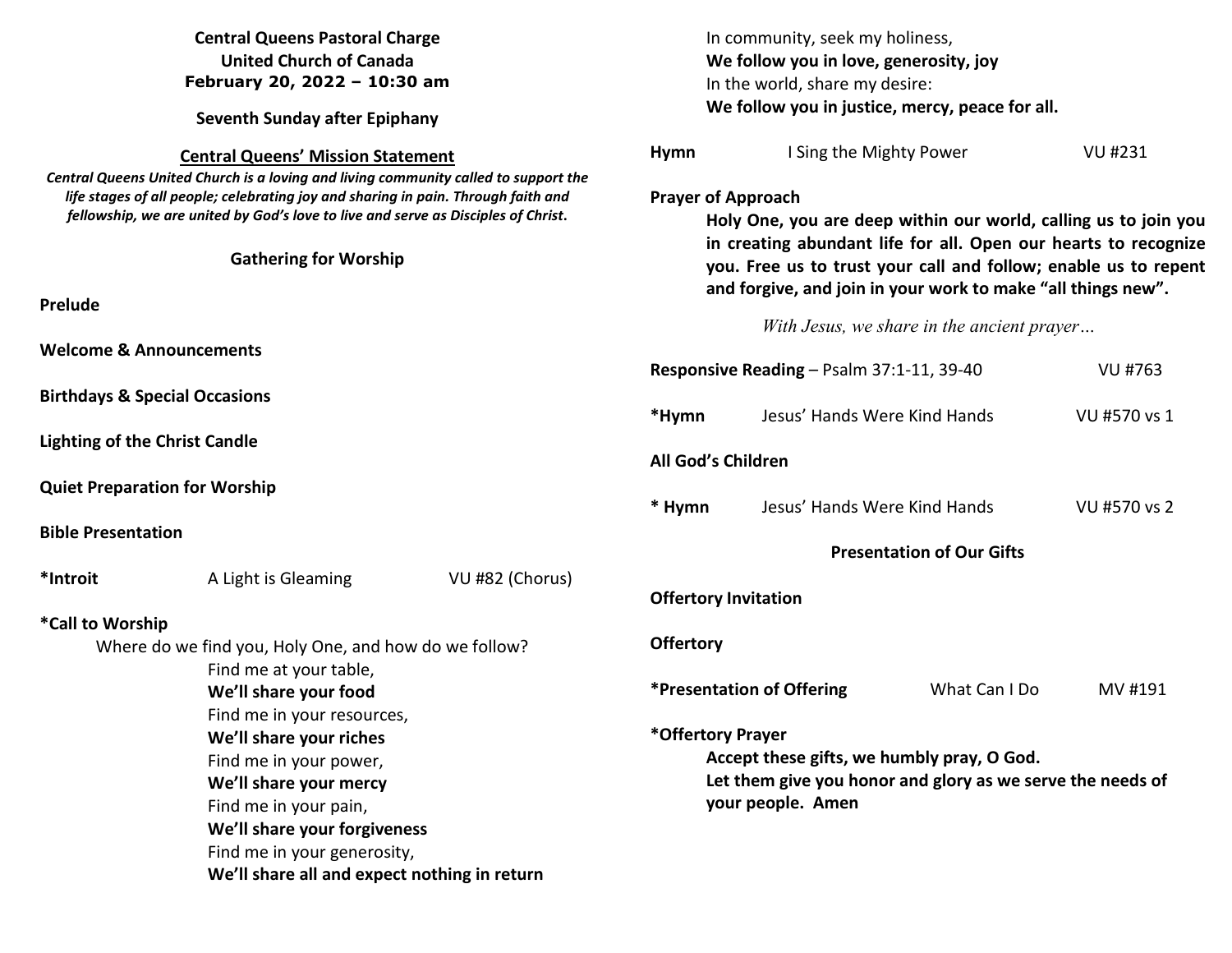| <b>Listening for the Word</b>                                     |                                           |                | <b>Church Office</b>                                                                                                                                                         |                                                                            |  |  |
|-------------------------------------------------------------------|-------------------------------------------|----------------|------------------------------------------------------------------------------------------------------------------------------------------------------------------------------|----------------------------------------------------------------------------|--|--|
|                                                                   |                                           |                | <b>Office Hours</b>                                                                                                                                                          | Wednesday & Thursday                                                       |  |  |
| <b>Sacred Scripture</b>                                           |                                           |                |                                                                                                                                                                              | $9 am - 12 pm$                                                             |  |  |
| Genesis 45:3-11, 15                                               |                                           |                | Phone                                                                                                                                                                        | 902-964-2221                                                               |  |  |
| Mark 7:24-37                                                      |                                           |                | Email                                                                                                                                                                        | office@cquc.ca                                                             |  |  |
|                                                                   |                                           |                |                                                                                                                                                                              |                                                                            |  |  |
| Anthem                                                            |                                           |                | A Warm Welcome to All - We are delighted you've joined us. May God's                                                                                                         |                                                                            |  |  |
|                                                                   |                                           |                |                                                                                                                                                                              | word today strengthen your faith, inspire curiosity and learning, and      |  |  |
| The Work of Forgiveness<br>Sermon                                 |                                           |                | motivate your service of others. All are welcome.                                                                                                                            |                                                                            |  |  |
| <b>Reflective Music Selection</b>                                 |                                           |                |                                                                                                                                                                              | Life and Work of Our Church                                                |  |  |
|                                                                   |                                           |                | Greg's Office Hours: Tuesday, Wednesday and Thursday from 9 am - 12                                                                                                          |                                                                            |  |  |
| <b>Prayers of Thanksgiving and Intercession</b>                   |                                           |                | pm. If anyone is in the hospital or would like a visit from Greg, please call                                                                                                |                                                                            |  |  |
|                                                                   |                                           |                | him at 902-964-2291. If you wish to meet with Greg outside the                                                                                                               |                                                                            |  |  |
| <b>Responding to the Word</b>                                     |                                           |                | scheduled hours, please call 902-964-2291 or email minister@cquc.ca                                                                                                          |                                                                            |  |  |
|                                                                   |                                           |                | for an appointment.                                                                                                                                                          |                                                                            |  |  |
| *Hymn                                                             | When Pain of the World                    | <b>VU #598</b> |                                                                                                                                                                              |                                                                            |  |  |
|                                                                   |                                           |                |                                                                                                                                                                              | In-Church Services: Registration and masks are required. To register,      |  |  |
| *Benediction                                                      |                                           |                |                                                                                                                                                                              | please call 902-964-2221 or email office@cquc.ca. If you are registering   |  |  |
|                                                                   |                                           |                |                                                                                                                                                                              | after Thursday morning, please text or call Velda at 902-940-7674.         |  |  |
| *Choral Benediction Behold, Behold, I Make All Things New MV #115 |                                           |                | Thank you.                                                                                                                                                                   |                                                                            |  |  |
| Postlude                                                          |                                           |                |                                                                                                                                                                              |                                                                            |  |  |
| * Please stand as you are able                                    |                                           |                | <b>Election of Elders</b> will be from today, February $20^{th}$ – Sunday, March $6^{th}$ .<br>Be sure to pick up your ballot and deposit it in the silver box in the foyer. |                                                                            |  |  |
|                                                                   |                                           |                | Thank you.                                                                                                                                                                   |                                                                            |  |  |
| <b>Ministers</b>                                                  | All of us                                 |                |                                                                                                                                                                              |                                                                            |  |  |
| <b>Clergy</b>                                                     | <b>Rev Greg Davis</b>                     |                |                                                                                                                                                                              | E-Transfers - Central Queens United Church is set up to accept E-          |  |  |
| <b>Office Hours</b>                                               | Tuesday, Wednesday & Thursday             |                | Transfers. If you wish to give your offerings through E-Transfer, please                                                                                                     |                                                                            |  |  |
|                                                                   | $9 am - 12 pm$                            |                |                                                                                                                                                                              | send via email to veldabertram@gmail.com.                                  |  |  |
| Office Phone                                                      | 902-964-2291                              |                |                                                                                                                                                                              |                                                                            |  |  |
| Email                                                             | minister@cquc.ca                          |                |                                                                                                                                                                              | FundScrip - Janet will be placing an order today. The next order date will |  |  |
|                                                                   |                                           |                |                                                                                                                                                                              | be Sunday, March 6 <sup>th</sup> . You can reach Janet Howes by email      |  |  |
| <b>Ministry of Music</b>                                          | <b>Kirk Neville</b>                       |                |                                                                                                                                                                              | (jhowes1969@gmail.com) or by phone or text (902-393-1527). E-              |  |  |
| Website<br>Phone                                                  | https://cquc.ca/index.htm<br>902-786-9222 |                |                                                                                                                                                                              | transfers accepted. February's promotion is Swiss Chalet / Montana's       |  |  |
| Email                                                             | nevillejk@hotmail.com                     |                | 7%. Also, Home Hardware has increased to 3.5% going forward.                                                                                                                 |                                                                            |  |  |
|                                                                   |                                           |                |                                                                                                                                                                              |                                                                            |  |  |
|                                                                   |                                           |                |                                                                                                                                                                              |                                                                            |  |  |

**Sunday Worship Cancellations** – In the event of inclement weather, an announcement will be made by radio on Ocean 100 by 9 am. It will also be posted on our website and Facebook page.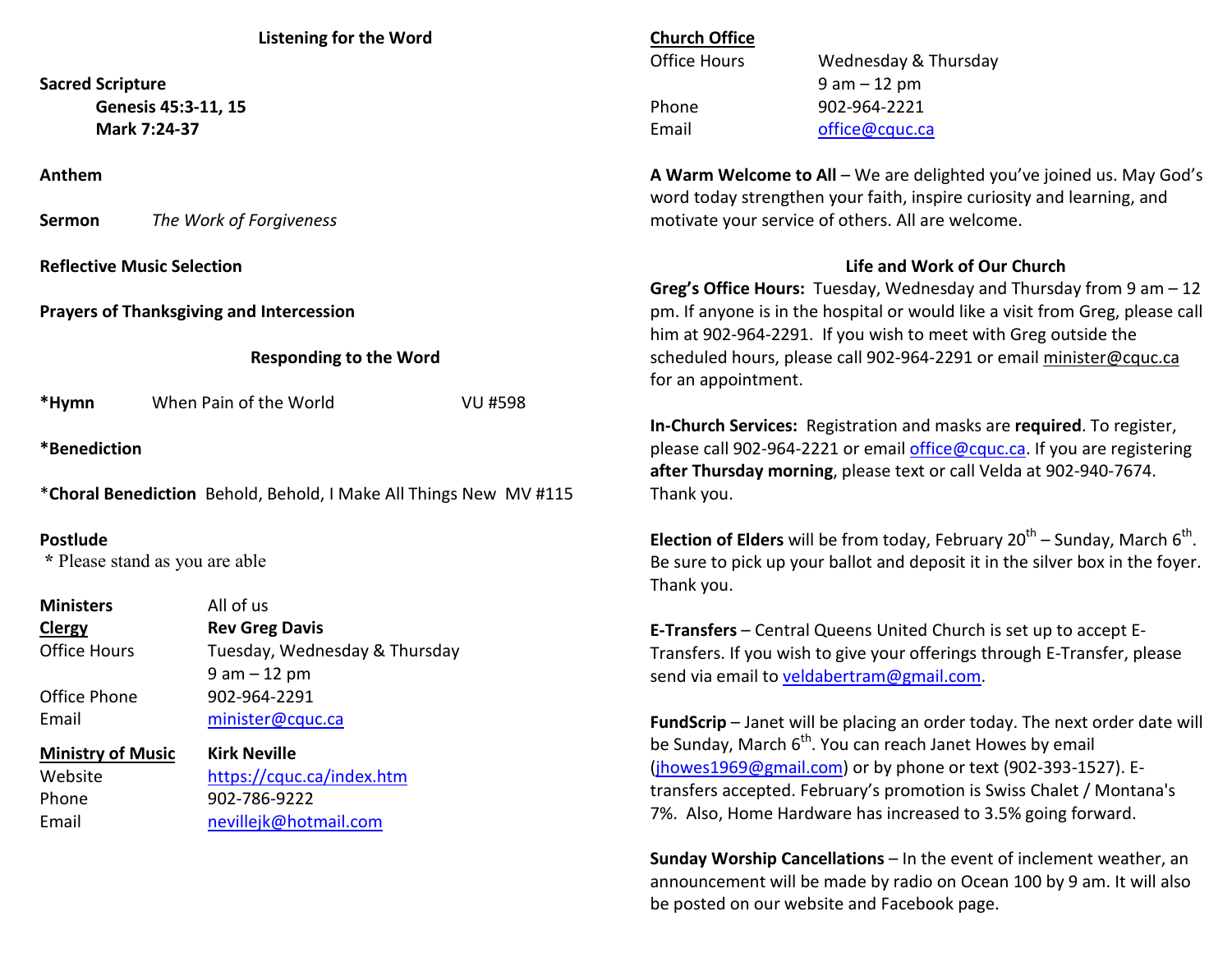**Annual Report** – The following were omitted from the Session Report. Those who transferred their membership to Central Queens United Church:

> Robert Cummings Meryl Cummings Ellen Davis Patrick Davis Timothy Davis Mark Douglas Nathan Foster Linda Hibbs

Those who became members through Confirmation:

 Crosby Andrews Finn McCourt Gabriel Taweel

**Weekly Bulletins** can be sponsored by you in celebration or remembrance of a loved one. There is a signup sheet on the table at the back of the sanctuary. Cost is \$20.00.

**Bookworms United** will be held this Wednesday, February 23<sup>rd</sup>, at 10:30 am in the church parlour. For more information, please contact Liz Spangler at spangler@upei.ca.

**Bulletin Deadline** – Deadline for items to be placed in the bulletin is **Wednesday** evening. Bulletin items can be emailed to office@cquc.ca.

**Mission & Service** – There has been a rising number of Canadian families who can't make ends meet. Since COVID struck, visits to Canadian food banks have climbed 20 percent. Already, over 33 percent of food bank users are children. In 2022, food prices are predicted to rise another 5 to 7 percent. Let's do more to support our friends and neighbours living in Canada. Support families by giving the gift of a meal through our Mission & Service partners. A gift of just \$25 will provide a family of four with a warm, nutritious meal. \$50 will support a family with two meals. \$175 will ensure a family can eat a good, healthy meal every day of the week. Make a gift today at www.canadahelps.org!

**Senior Survey Re: Healthy Aging** – The research lab of Dr. Jessica Strong, Dr. Olive Bryanton, and Dr Bill Montelpar at UPEI are inviting individuals aged 65 years and older to complete their survey. This survey is to understand the supports that seniors need to maintain and improve their health and social well-being as well as to understand the continued interdependency that happens within families and communities. This survey takes approximately 30-60 minutes to complete and can be done on-line or by phone. The information collected will help the provincial government to develop policies, services and programs to foster healthy aging. For more information, please contact the lab at strongresearchlab@gmail.com or (902) 566-0941. Online survey link: https://survey.upei.ca/index.php/487114/lang-enTo complete the survey over the phone, please email strongresearchlab@gmail.com with your name and phone number.

## **Think on These Things**

 If you are ever plagued with doubt, And question whether God's about, Try thinking on some simple things; You'll be surprised the peace it brings – A sleeping child; a summer's day; A puppy, awkward in its play; The clean, washed air that follows rain; A diamond-frosted windowpane; An apple tree all pink and white; The stillness of a starlit night; A fire crackling on the hearth; The smell of freshly spaded earth; A trail you knew once long ago; A picket fence high-capped with snow; A song your mother used to sing – Why you can pick most anything And you will find your answer there – It's still God's world – He's everywhere! *By: Helen Lowrie Marshall*